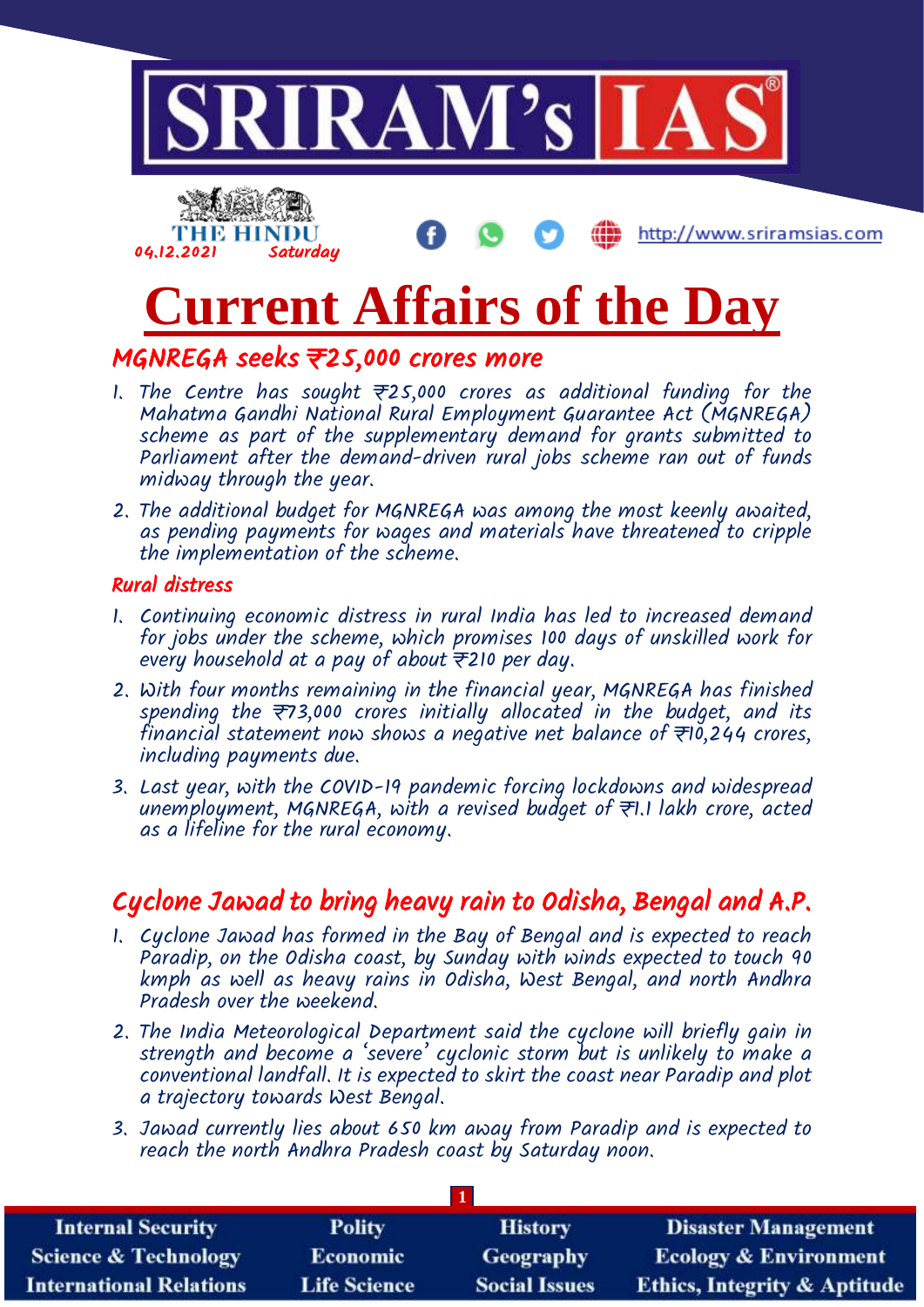

# 'Dam Safety Act will bring in unified policies'

The Rajya Sabha passed the Dam Safety Bill, 2019. The Bill prompted a fourhour debate in the Upper House as several members voiced opposition to the key aspects of the legislation.

### Highlights of the bill:

1. The Bill will lead to the establishment of the National Committee on  $\frac{1}{2}$  when  $\frac{1}{2}$   $\frac{1}{2}$   $\frac{1}{2}$ The Dam Safety Bill envisages an institutional mechanism functional at both the national and state level that addresses the safety concerns regards all the specified dams in India

Dam Safety (NCDS) and the National Dam Safety Authority (NDSA).

- 2. The NCDS, with expert representations from both Central and State agencies, will evolve unified dam safety policies and protocols for the entire country.
- 3. The NDSA will act as a regulatory body for ensuring the implementation of policy, guidelines and standards evolved by the NCDS.

| <b>Internal Security</b>        | <b>Polity</b>       | <b>History</b>       | <b>Disaster Management</b>              |  |
|---------------------------------|---------------------|----------------------|-----------------------------------------|--|
| <b>Science &amp; Technology</b> | <b>Economic</b>     | <b>Geography</b>     | <b>Ecology &amp; Environment</b>        |  |
| <b>International Relations</b>  | <b>Life Science</b> | <b>Social Issues</b> | <b>Ethics, Integrity &amp; Aptitude</b> |  |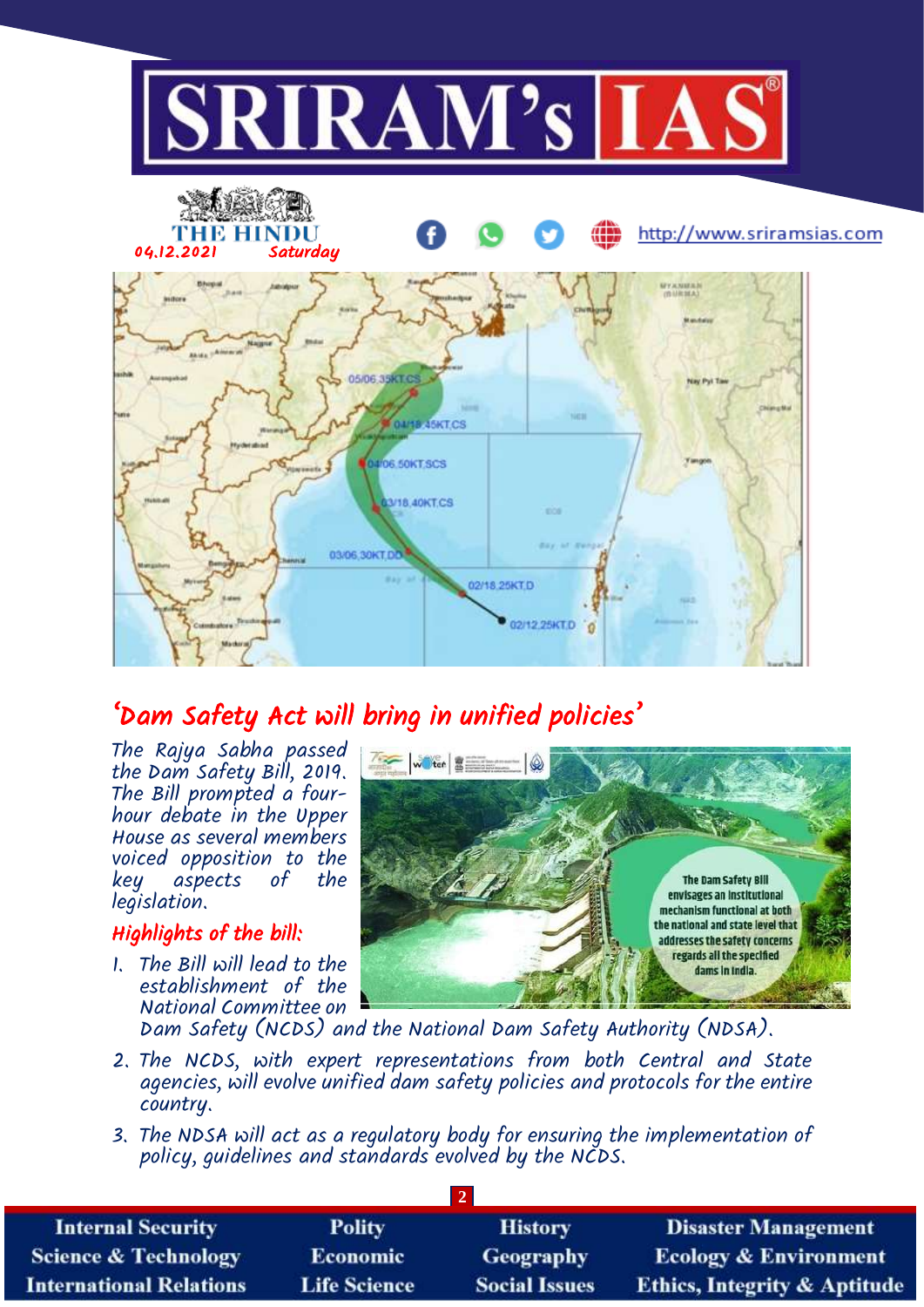

# THE HINDU 04.12.2021 Saturday



- 4. The focus of the two national institutions will be thus mostly on<br>such dam safetu safety issues that are generic in nature and nationwide relevance.
- 5. Dam safety issues that are specific to an individual State will be essentially<br>addressed by the addressed concerned State Committee on Dam Safety (SCDS). Each

#### An eye on dams

The Dam Safety Bill envisages the following functions for the National Dam Safety Authority:

. Liaise with State dam safety organisations and owners of dams for standardising safetyrelated data and practices

. Investigate dam failures and have the authority to fine States that are found amiss in implementing safety measures

. Look into "unresolved points of issue" between States which share dam territory and look to "eliminating potential causes for inter-state conflicts



India has over 5,200 large dams; nearty 450 are under construction

SCDS will also have representations from both upstream and downstream States, so as to provide amicable solutions.



## Dispute between the States of Kerala and Tamil Nadu

## The Mullaperiyar dam

The best possible means of finding a permanent solution for the Mullaperiyar dam is perhaps laid down by the Dam Safety Bill. With the NDSA performing the role of a neutral dam safety organisation, it will be possible to bring

| <b>Internal Security</b>        | <b>Polity</b>       | <b>History</b>       | <b>Disaster Management</b>              |
|---------------------------------|---------------------|----------------------|-----------------------------------------|
| <b>Science &amp; Technology</b> | <b>Economic</b>     | <b>Geography</b>     | <b>Ecology &amp; Environment</b>        |
| <b>International Relations</b>  | <b>Life Science</b> | <b>Social Issues</b> | <b>Ethics, Integrity &amp; Aptitude</b> |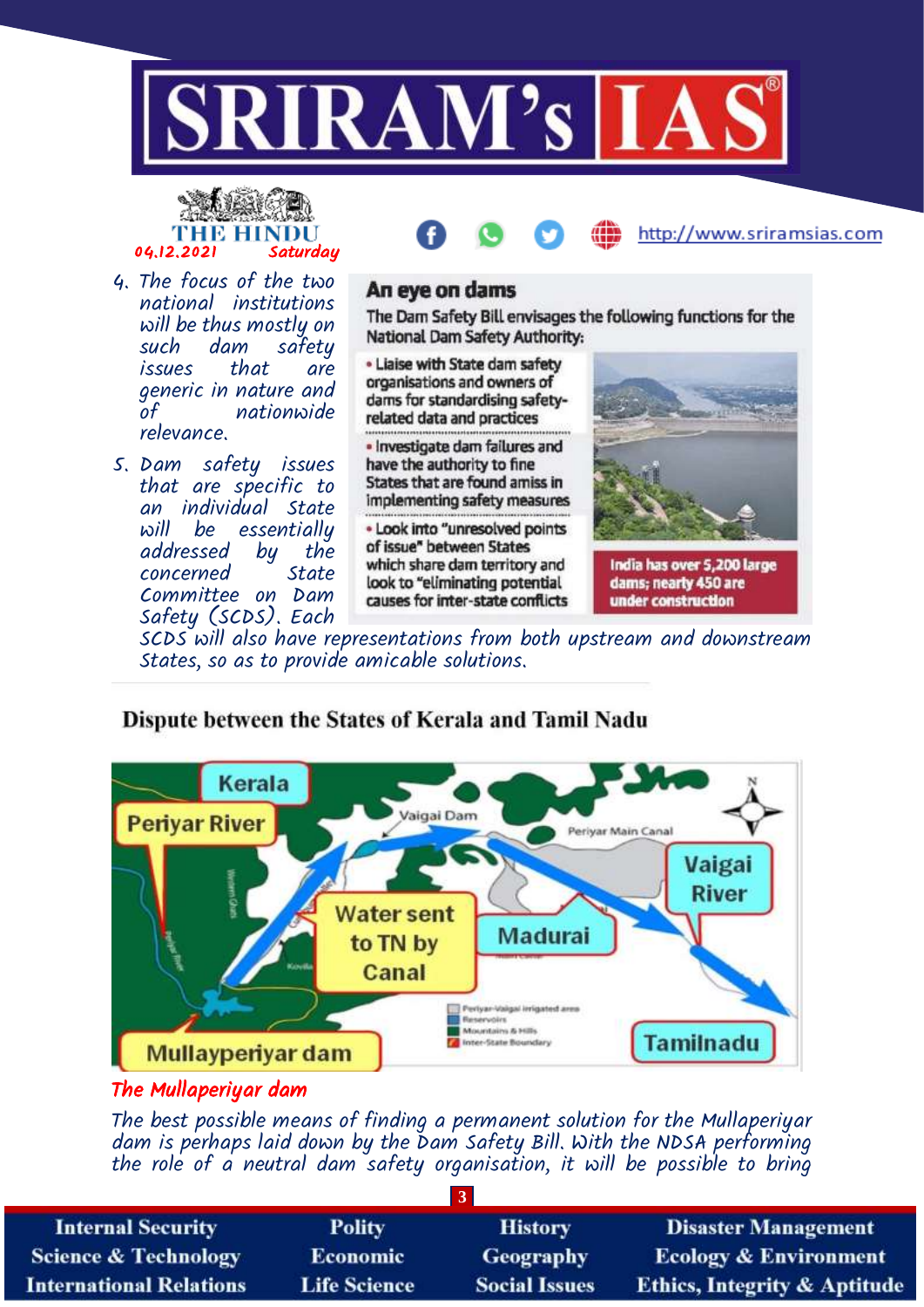



transparency in dam safety data and mitigation measures  $-$  an essential requirement for confidence building between the two States.

http://www.sriramsias.com

#### **Additional facts about Dams**

- " Dams are artificial barriers on rivers which store water and help in irrigation, power generation, flood moderation, and water supply.
- In India, dams higher than  $15 \text{ m}$  or between  $10 \text{ m}$  and  $15 \text{ m}$  height that fulfil certain additional design conditions are called large dams.
- As on June 2019, India has 5,745 large dams (includes dams under construction).
- Of these, 5,675 large dams are operated by states, 40 by central public sector undertakings, and five by private agencies.
- Over 75% of these dams are more than 20 years old and about 220 dams are more than 100 years old.2,
- Most of these large dams are in Maharashtra (2394), Madhya Pradesh (906), and Gujarat (632).
- " The Central Dam Safety Organisation, under the Central Water Commission (CWC), provides technical assistance to dam owners, and maintains data on dams.
	- O CWC provides that each dam owner should carry out pre and post monsoon inspections (covering site conditions, dam operations) every year.
- " The National Committee on Dam Safety devises dam safety policies and regulations.
- As per Entry 17 of the State List, states can make laws on water supply, irrigation and canals, drainage and embankments, water storage and water power, subject to Entry 56 of the Union List.
	- $\circ$  Entry 56 of the Union List allows Parliament to make laws on the regulation of inter-state rivers and river valleys if it declares such regulation to be expedient in public interest.

| $\overline{4}$                  |                     |                      |                                         |
|---------------------------------|---------------------|----------------------|-----------------------------------------|
| <b>Internal Security</b>        | <b>Polity</b>       | <b>History</b>       | <b>Disaster Management</b>              |
| <b>Science &amp; Technology</b> | <b>Economic</b>     | Geography            | <b>Ecology &amp; Environment</b>        |
| <b>International Relations</b>  | <b>Life Science</b> | <b>Social Issues</b> | <b>Ethics, Integrity &amp; Aptitude</b> |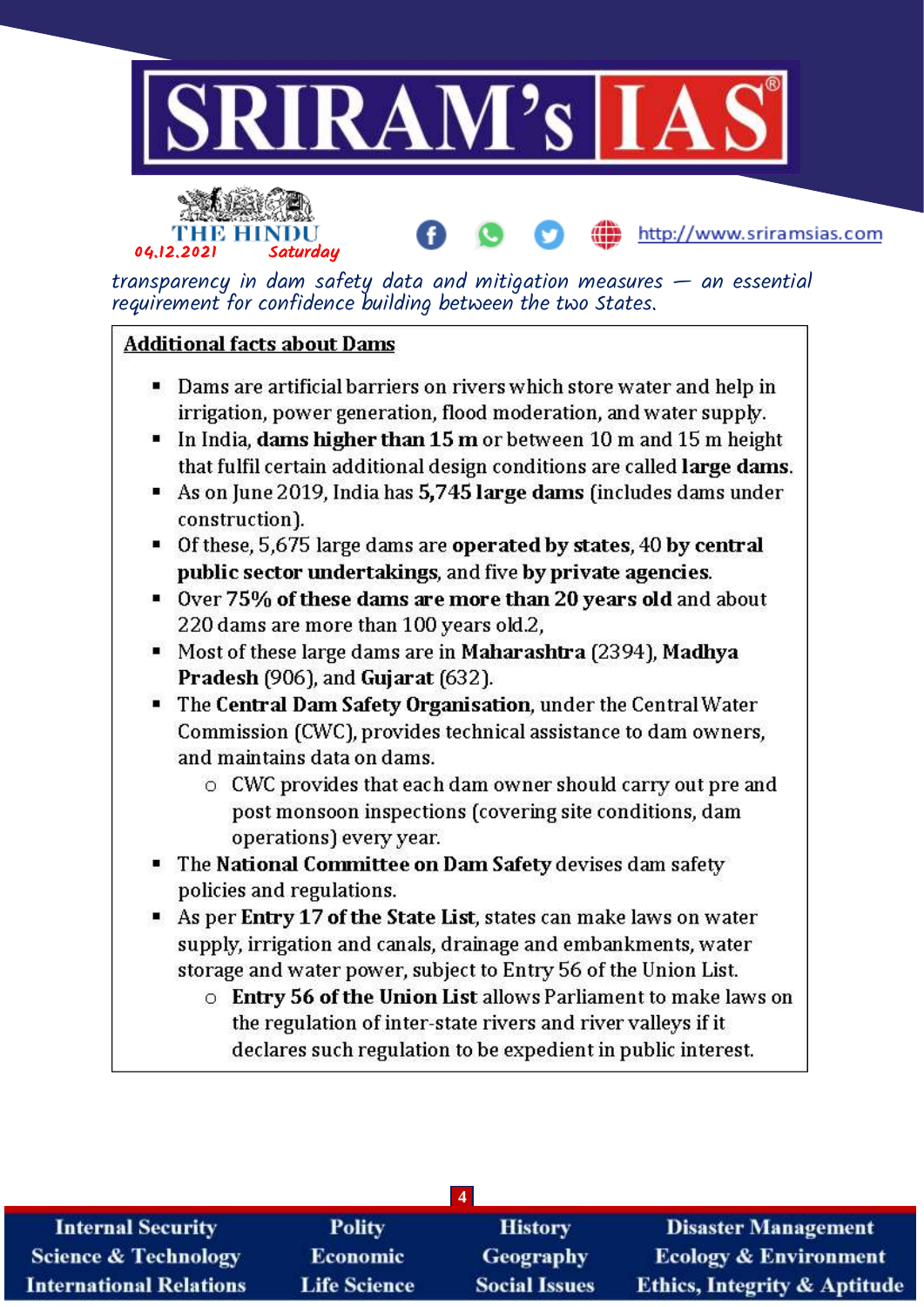



## India revokes PepsiCo's potato patent

1. Two years after PepsiCo India provoked outrage by suing nine Gujarati farmers for allegedly infringing patent rights by growing its registered potato variety, the company's registration of the variety has been revoked



http://www.sriramsias.com

by the Protection of Plant Varieties and Farmers Rights' Authority (PPV&FRA).

- 2. This judgment is a historic victory for the farmers of India. It should also prevent any other seed or food corporation from transgressing legally granted farmers' seed freedoms in India.
- 3. The FL-2027 variety of potatoes, used in Lays potato chips, came to the limelight in April 2019, when it became the centrepiece for a David vs Goliath fight in the potato belt of northern Gujarat.
- 4. The potato was grown by about 12,000 farmers with whom the company had an exclusive contract to sell seeds and buy back their produce.
- 5. In 2016, the company registered the variety under the PPV&FR Act, 2001. Alleging that farmers who were not part of its "collaborative farming programme" were also growing and selling this variety in Gujarat, PepsiCo had filed rights infringement cases against nine farmers.

| $\vert$ 5                       |                     |                      |                                         |
|---------------------------------|---------------------|----------------------|-----------------------------------------|
| <b>Internal Security</b>        | <b>Polity</b>       | <b>History</b>       | <b>Disaster Management</b>              |
| <b>Science &amp; Technology</b> | <b>Economic</b>     | <b>Geography</b>     | <b>Ecology &amp; Environment</b>        |
| <b>International Relations</b>  | <b>Life Science</b> | <b>Social Issues</b> | <b>Ethics, Integrity &amp; Aptitude</b> |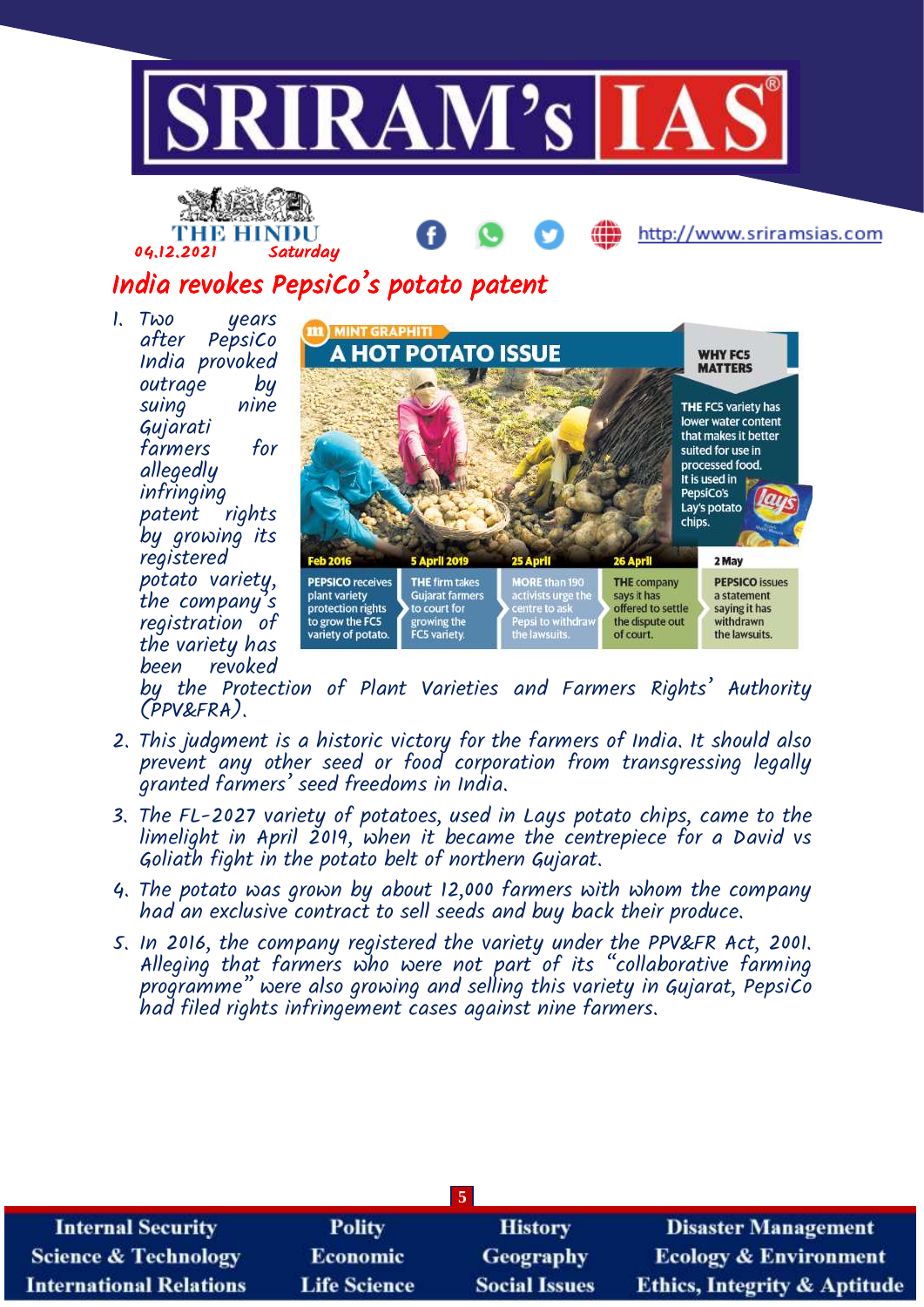

- To protect the intellectual property associated with the development of plant varieties in fulfilment of an agreement signed by India under the World Trade Organization (WTO).
- To recognize the rights of farmers arising from their contribution in conserving, improving and making available plant genetic resources to develop new plant varieties.
- To stimulate public and private investment in plant breeding to ٠ accelerate agricultural Development and
- To ensure high quality seed and planting material to farmers by promoting the seed industry.

## **PPV& FR Act, 2001**

- India is a Member of the World Trade Organization and also signed the agreement on Trade Related Aspects of the Intellectual Property Rights (TRIPS)
- ❖ Article 27.3 (b) of the TRIPS requires that member states have to protect the plant varieties either by patents, or by an effective sui generis system or by combination of both.
- India opted for the sui generis system for the protection of plant varieties giving importance to the farmers' rights, as enjoyed by them over centuries.
- \* India enacted the Protection of Plant Varieties and Farmers Right Act, 2001
- ❖ PPV& FR Authority has been established under section 3 of the Act in November, 2005 to implement the provision of PPV & FR Act, 2001
- \* The PPV& FR Act is in conformity with the provision of ITPGRFA and also UPOV 1978 Convention.
- ♦ In tune with the concept enshrined in the Treaty, the Indian legislation on Protection of Plant Varieties & Farmers' rights, recognizes and protects the rights of the farmers for their contribution in conserving, improving and making available plant genetic resources for the development of new plant varieties.
- The Act tries to balance farmers' rights and breeders' rights.

| <b>Internal Security</b>        | Polity              | <b>History</b>       | <b>Disaster Management</b>              |
|---------------------------------|---------------------|----------------------|-----------------------------------------|
| <b>Science &amp; Technology</b> | <b>Economic</b>     | <b>Geography</b>     | <b>Ecology &amp; Environment</b>        |
| <b>International Relations</b>  | <b>Life Science</b> | <b>Social Issues</b> | <b>Ethics, Integrity &amp; Aptitude</b> |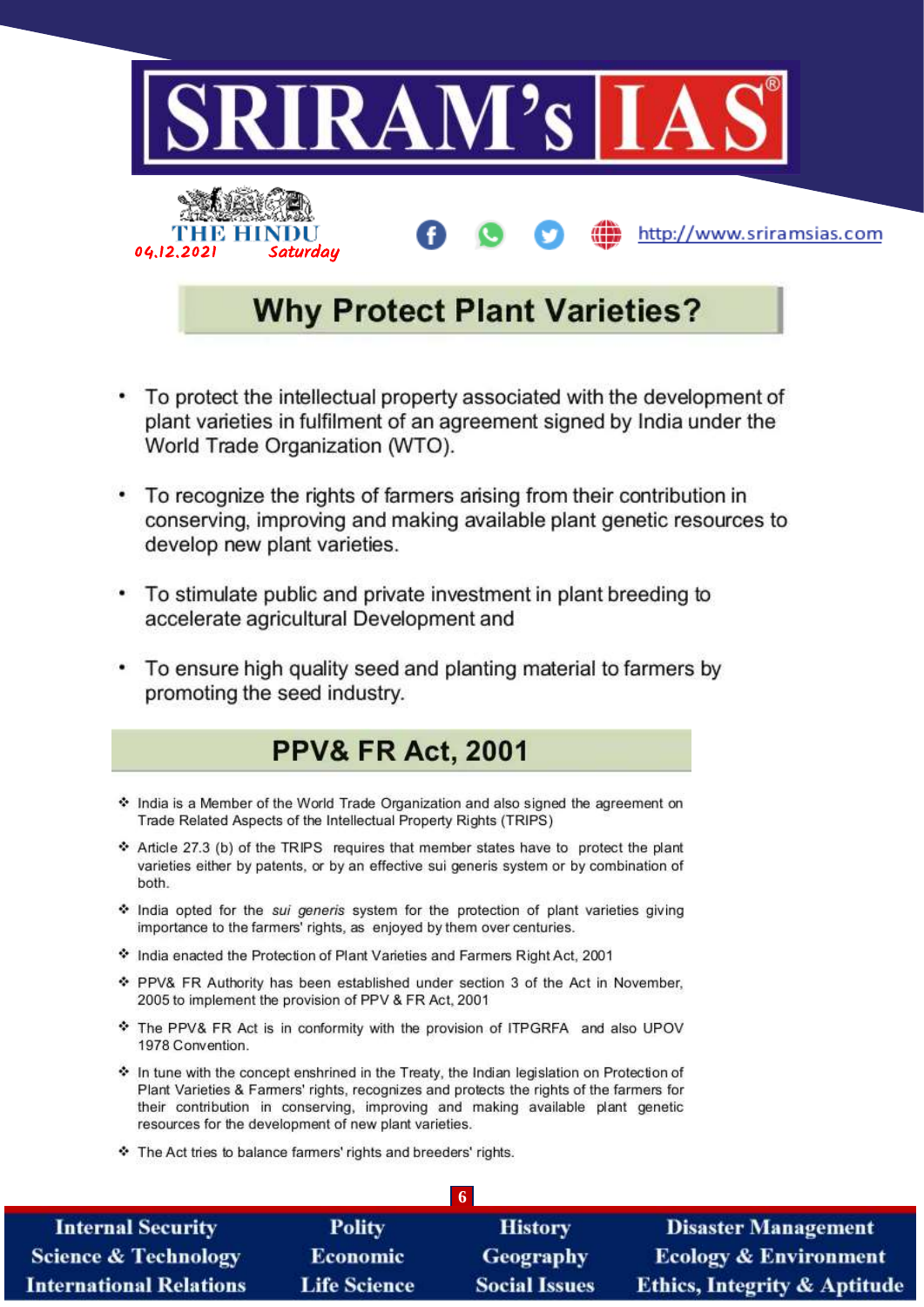



http://www.sriramsias.com

# **Breeders Rights (Section 28)**

- exclusive right on the breeder or his ■ An successor, his agent or licensee, to produce, sell, market, distribute, import or export the variety.
- A breeder may authorize any person to produce, sell, market or otherwise deal with the variety registered under this Act.
- Breeder shall enjoy provisional protection of his variety against any abusive act committed by any third party during the period between filling of application for registration and decision taken by Authority.

## **Farmers' Rights (Section 39)**

## **Farmers right on seed:**

To save their own seed from their crop and use it for sowing, re-sowing, exchanging, sharing and selling to other farmers provided that Farmer will not be entitled to sell branded seed of a protected variety.

## Right to register traditional varieties :

Traditional varieties developed or conserved by farmers and new varieties developed by them are eligible for registration.

## Farmers right for reward and recognition :

Important role played by farmers individually or collectively as community for conservation of varietal wealth of crop plants, now being recognized.

| <b>Internal Security</b>        | <b>Polity</b>       | <b>History</b>       | <b>Disaster Management</b>              |
|---------------------------------|---------------------|----------------------|-----------------------------------------|
| <b>Science &amp; Technology</b> | Economic            | Geography            | <b>Ecology &amp; Environment</b>        |
| <b>International Relations</b>  | <b>Life Science</b> | <b>Social Issues</b> | <b>Ethics, Integrity &amp; Aptitude</b> |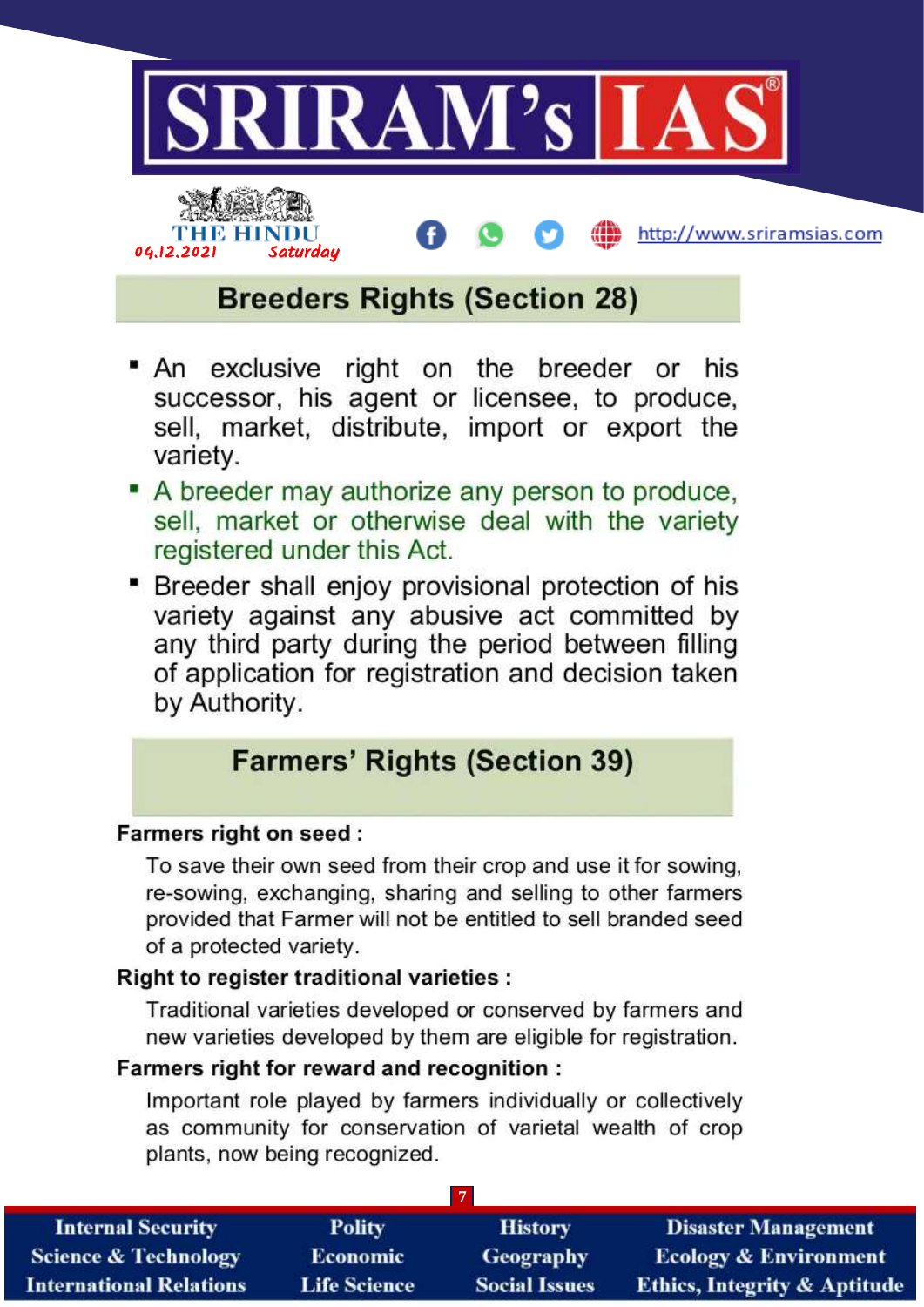

#### **Right to compensation:**

In the event a farmer is unable to achieve the claimed performance of new variety, PBR holder will be liable to pay compensation to the affected farmers.

#### **Farmers Right for protection against infringement:**

Considering poor legal literacy prevailing among Farmers and to discourage legal harassment through infringement proceeding a safeguard to farmers against innocent infringement is provided in the Act.

#### **Farmers Right for receiving free services:**

Farmers are exempted from any fee in any proceeding before Registrar or Authority or Tribunal or High Court.

## Shutterbug leads to a pretty find in Sikkim

- 1. The new species of butterfly, now named the Chocolate-bordered Flitter, also carries the scientific name Zographetus dzonguensis, after Dzongu in North Sikkim, the place where it was discovered.
- 2. Its closest relatives are Zographetus pangi in Guangdong,<br>Zooraphetus hainanensis Zographetus hainanensis in Hainan, both in southeastern China, close to Hong Kong.



| <b>Internal Security</b>        |
|---------------------------------|
| <b>Science &amp; Technology</b> |
| International Relations         |

- **Polity Economic Life Science**
- **History** Geography **Social Issues**
- **Disaster Management Ecology & Environment Ethics, Integrity & Aptitude**